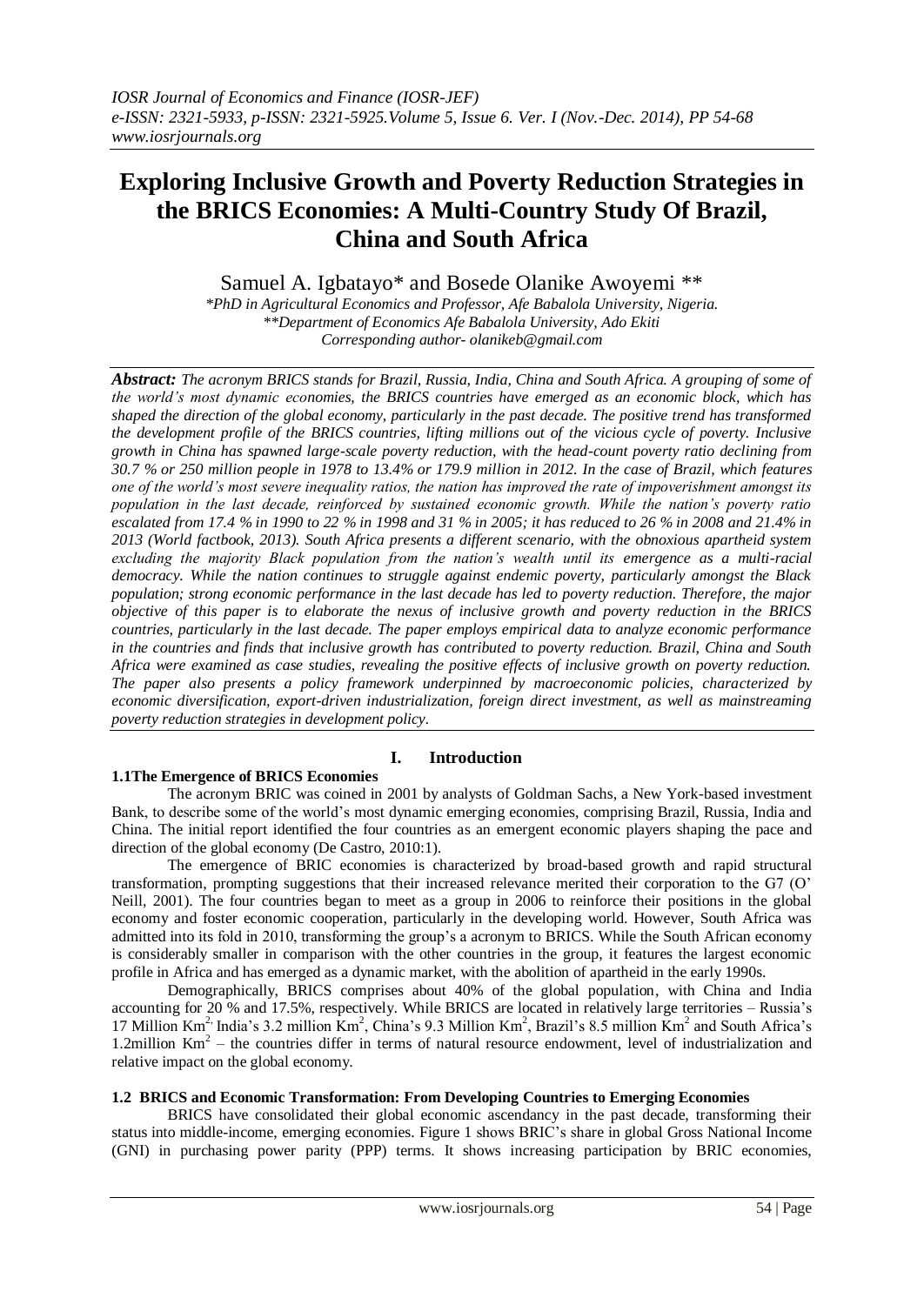particularly China and India, as well other Middle Income Countries (MICs), with projection indicating further expansion by 2015.



Source: EP, 2012:8

The BRICS share in World Gross Domestic Product (GDP) has increased steadily in the last decade from 16% in 2000 to nearly 25% in 2010 and projected to rise significantly in the near future. The five emerging economies account for the lion share of global economic growth in recent times, contributing 55% during 2000- 8 (Roberto de Almeida, 2009:1).

BRIC economies feature a dynamic profile, marked by a highly integrated framework in global trade. Their trade with the world has risen phenomenally, increasing more than five times since 1999 and their share of global trade has nearly doubled in the past decade alone, currently estimated at 16%. Also, BRIC to BRIC annual growth rate has increased steadily and currently placed at 32%. Brazil"s trade profile is identified as the most geographically spread of all the BRIC countries across all continents, with the European Union (EU), United States and China among its major trade partners (EC, 2010:5).

Since the 1990s, BRIC economies have more than doubled their share in global output, with the group"s GDP (based on market exchange rates) now ranked as the third largest in the world after the United States and the Euro Area. And recent projections have shown that BRIC"s GDP will surpass that of the Euro Area before 2015.

The increasingly robust position of BRICS economies has raised their profiles with low income countries (LICs). With a combined labour force of more than one billion people BRICS economies have a huge potential in the global economy. Table 1 shows the performance of BRIC economies in past couple of decades, with projections to 2015, in a development that captures the transformation of the group as emerging economic players.

| Table 1:BRICS in the Global Economy 1991-2015 <sup>1</sup>           |      |      |               |      |
|----------------------------------------------------------------------|------|------|---------------|------|
| 1991-942002-04 2005-09 2015<br>(In % of world total; period average) |      |      |               |      |
|                                                                      |      |      |               |      |
| <b>BRICs</b>                                                         | 44.7 | 43.6 | 42.8          | 41.7 |
| Other $EMEs2$                                                        | 23.1 | 23.3 | 23.6          | 23.9 |
| <b>United State</b>                                                  | 4.8  | 4.7  | $4.6^{\circ}$ | 4.5  |
| Euro Area                                                            | 5.6  | 5.1  | 4.9           | 4.6  |
| <b>Labour Force</b>                                                  |      |      |               |      |
| <b>BRICs</b>                                                         | 47.0 | 45.8 | 45.4          | 44.0 |
| Other $EMEs2$                                                        | 20.0 | 21.0 | 21.6          | 21.9 |
| <b>United States</b>                                                 | 5.4  | 5.3  | 5.1           | 5.0  |
| Euro Area                                                            | 5.6  | 5.1  | 4.8           | 4.5  |
|                                                                      |      |      |               |      |

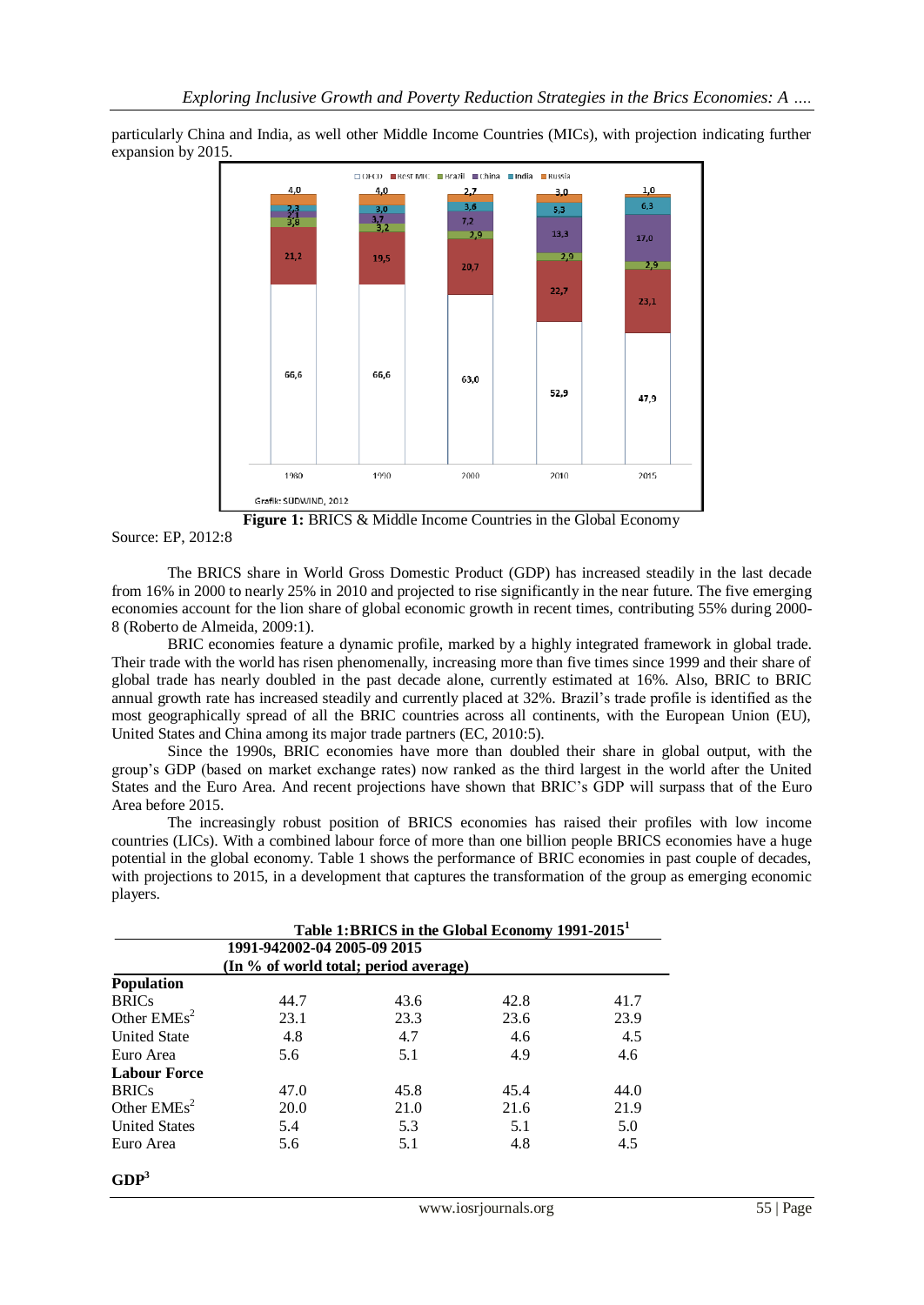|                      |      |      |      | Exploring Inclusive Growth and Poverty Reduction Strategies in the Brics Economies: A |
|----------------------|------|------|------|---------------------------------------------------------------------------------------|
| <b>BRICs</b>         | 5.8  | 8.5  | 13.1 | 20.7                                                                                  |
| Other EMEs           | 10.3 | 10.9 | 13.4 | 15.8                                                                                  |
| <b>United States</b> | 26.3 | 30.6 | 25.6 | 21.1                                                                                  |
| Euro Area            | 24.9 | 21.2 | 22.0 | 16.9                                                                                  |
| <b>Exports</b>       |      |      |      |                                                                                       |
| <b>BRICs</b>         | 4.2  | 7.9  | 12.4 | 18.8                                                                                  |
| Other EMEs           | 13.0 | 15.8 | 18.6 | 18.8                                                                                  |
| <b>United States</b> | 13.3 | 12.0 | 9.7  | 9.3                                                                                   |
| Euro Area            | 34.6 | 30.8 | 29.0 | 23.2                                                                                  |
| <b>Imports</b>       |      |      |      |                                                                                       |
| <b>BRICs</b>         | 4.0  | 7.0  | 10.5 | 17.5                                                                                  |
| Other EMEs           | 14.4 | 14.8 | 17.7 | 18.1                                                                                  |
| <b>United States</b> | 14.6 | 17.2 | 14.1 | 11.8                                                                                  |
| Euro Area            | 34.0 | 29.4 | 28.5 | 22.8                                                                                  |



3 At market exchange rates.

**Sources: IMF and World Economic Outlook, 2011:8**

In spite of the onslaught of the global economic crisis, which emerged in 2007, BRICS economies continued to feature robust growth in 2010 and 2011. However, they have been undermined by recent slowing demand, particularly in the Euro Area, raising concerns about their ability to support a weak global economy in 2012 (PWC, 2012:2)

#### **1.3 The State of Poverty Reduction Strategies in BRICS Economies**

Poverty, defined as extreme deprivation in human well-being, is a particularly controversial development issue, often conveying different meanings to different people. There is hardly a universally accepted concept of poverty, which is also acknowledged as a multi-dimensional issue, which varies over time and space. The concept of poverty therefore embraces different dimensions of deprivation, describing the inability of people to meet their basic needs, including food, clothing and shelter. The scourge undermines the ability of people to meet economic, social and other standards of living. The multi-dimensionality of poverty is now widely accepted, underpinned by major participatory studies of poor people"s own perspectives on poverty. It measures absolute poverty, which includes hunger, child and infant mortality; as well as relative poverty, defined by the differing standards of poverty in each society (World Bank, 2000:25).

The late  $20^{th}$  century may go down in history as a particularly challenging period for developing economies, characterized by macroeconomic shocks, social turmoil, environmental degradation and political instability. Wide-spread poverty, driven by poor economic performance in Africa, Asia and Latin America, triggered a paradigm shift in development policy from structural adjustment to poverty reduction strategies (PRS), a country-driven framework aimed at addressing the causes and consequences of poverty. Country-led PRS emerged in the 1980 and 1990s, as a platform for low-income countries to develop poverty reduction strategy papers (PRSPs) in the context of the Enhanced HIPC (Heavily Indebted Poor Countries) initiative and in seeking concessional lending from the World Bank and the International Monetary Fund (IMF).

Poverty reduction strategies are development policy tools based on participatory processes, comprehensive in scope, results – oriented and country-driven, which have been embraced in the developing world, with a variety of outcomes. Successful countries have emerged with robust economic growth and sustained poverty reduction, leading to the emergence of Newly Industrialized Economies (NICs), including South Korea, Taiwan and Singapore. BRICS have also been associated with sustained poverty reduction trends, driven by robust economic growth. A model of middle income countries, featuring inclusive growth sustained in the past couple of decades; BRICS Economies are also characterized by an emergent poverty reduction profile that has contributed in the massive reduction of global poverty, particularly in the past decade (Hulme et al, 2010:6). Recent trends have revealed the successes in poverty reduction in three middle income economies – China, India and Brazil – which provide useful lessons for developing economies. Between them, these countries are home to almost one half the world"s poor people, which have also embraced market-oriented reforms, with a variety of social policy frameworks producing different combinations of growth, inequality and poverty reduction trends that hold lessons for each other and for other developing countries that seek sustainable paths out of poverty.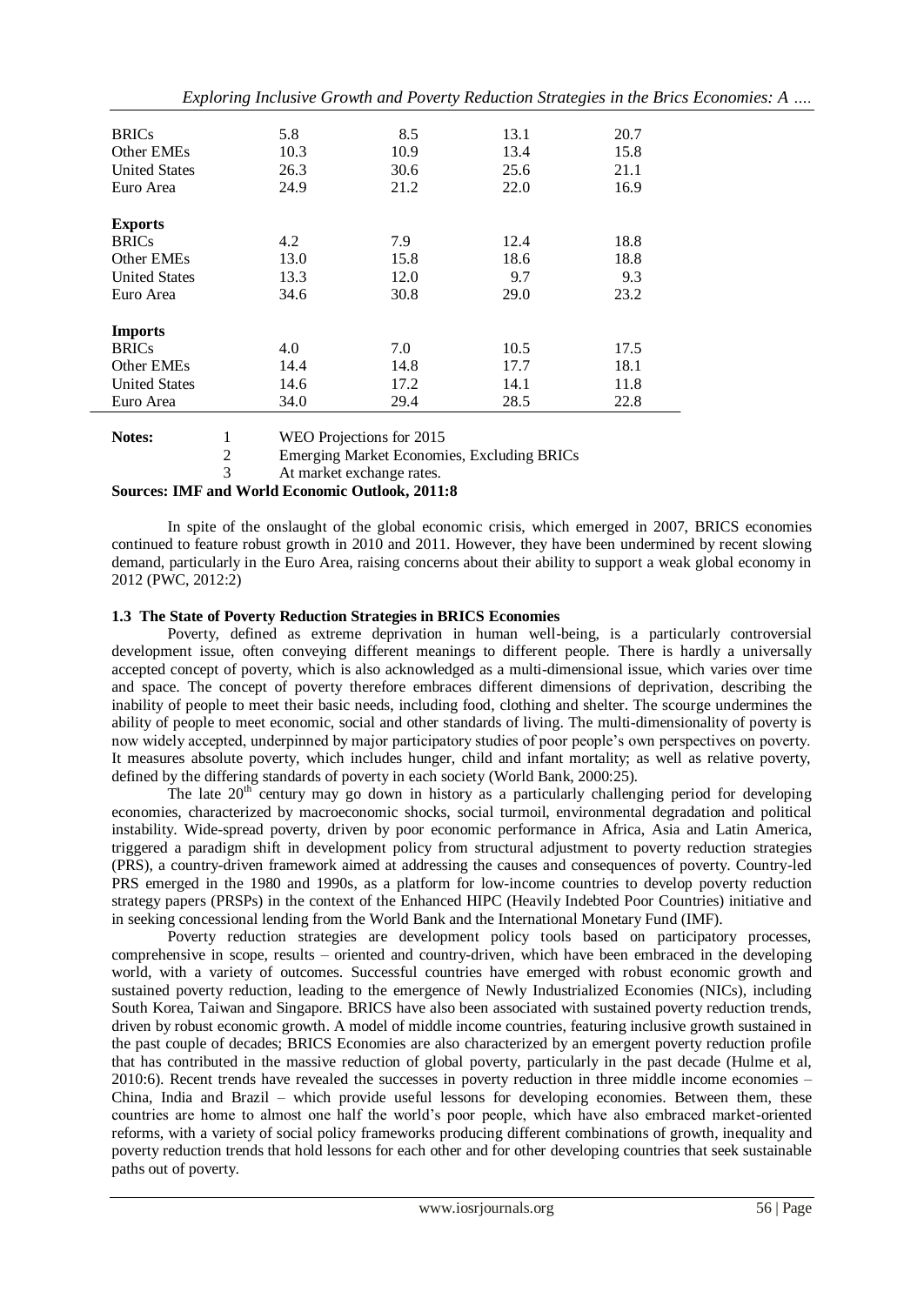China, Brazil and India have emerged from sustained economic reform agendas. China has transformed its economy from a system driven by collectivized agriculture to an emergent industrial economy, which has been acknowledged as a phenomenal success story in modern times. This development has paved the way for China"s market-led rapid growth. In the same manner, Brazil"s recent economic transformation is driven by market-oriented reforms, underpinned by progressive social policies, which have spawned poverty reduction than India, although it has been less successful than the latter in terms of economic growth. Figure 2 shows poverty trends in Brazil, China and India between 1980 and 2005. The trend shows a pattern of poverty reduction in all three countries during the period under review, but with a more dramatic outcome in China.



**Figure 2:** Poverty Reduction Trends in Brazil, China and India, 1980-2005. Source: EP, 2012:8

#### **1.4 Contemporary Development Challenges in the BRICS Economies**

In the past decade, the BRICS economies have been transformed into key economic players, accounting for a large share of the world"s annual economic output, export trade, as well as global finance and investments, in the manifestation of an emergent global economic order. The recovery of the BRICS economies from the global economic crisis has equally transformed the countries into dynamic, middle-income economies, with a huge potential to become a dominant group in the competitive and increasingly inter-dependent global economy. However, the success story of the BRICS economies is not without its challenges. The countries still face a variety of economic and social challenges undermining growth and stability. Indeed, economic growth in BRICS has slowed considerably, particularly in the past few years. For example, in 2010, the size-weighted average of the real GDP growth in the BRICS was 8.1% before slipping to a respectable 6.5% in 2011, while the average growth for 2012 is projected to below 5% and remain there through 2013, before picking up again (Azzarello and Putnam, 2012.1). The slowdown is attributed to the lingering impact of the global economic crisis on the European economies, as well as lack of leadership and market confidence coming from the aging industrial economies.

Another serious challenge confronting the BRICS economies stems from their own structural constraints, which undermine the capacity to withstand external shocks. For example, accelerating inflation in these states are particularly problematic, driven by food and commodity prices and running above comfort level of policy makers. In 2013, the level of inflation was measured at 6.2% in Brazil, 6.8% in Russia and 9.6% in India and 2.6% in China. Consequently, the Central Banks in these countries have responded with the tightening of monetary policy, which has triggered a rise in interest rates and moderating the pace of manufacturing growth. As a result of this development, growth in the manufacturing sector has slowed in India, while the sector has contracted in China, Russia and Brazil (PWC, 2011.2).

Apart from structural difficulties in the BRICS economies, there are other challenges, particularly unemployment, poverty and inequality, which threaten socio-economic development in these countries. Unemployment has remained a lingering problem in the BRICS" economies, especially in urban areas. With increasing industrialization and rapid economic growth associated with urbanization in BRICS, the trend has become an attraction for migrants from rural areas who flock to the cities in search for better livelihoods. However, the onslaught of the emergent global economic crisis has undermined growth in the manufacturing sector, with dire consequences for employment opportunities. Slower growth against the backdrop of a demographic explosion in urban centers has spawned poverty in the BRICS economies. Also, rural areas across the BRICS economies often feature a dearth of social and physical infrastructure, including roads and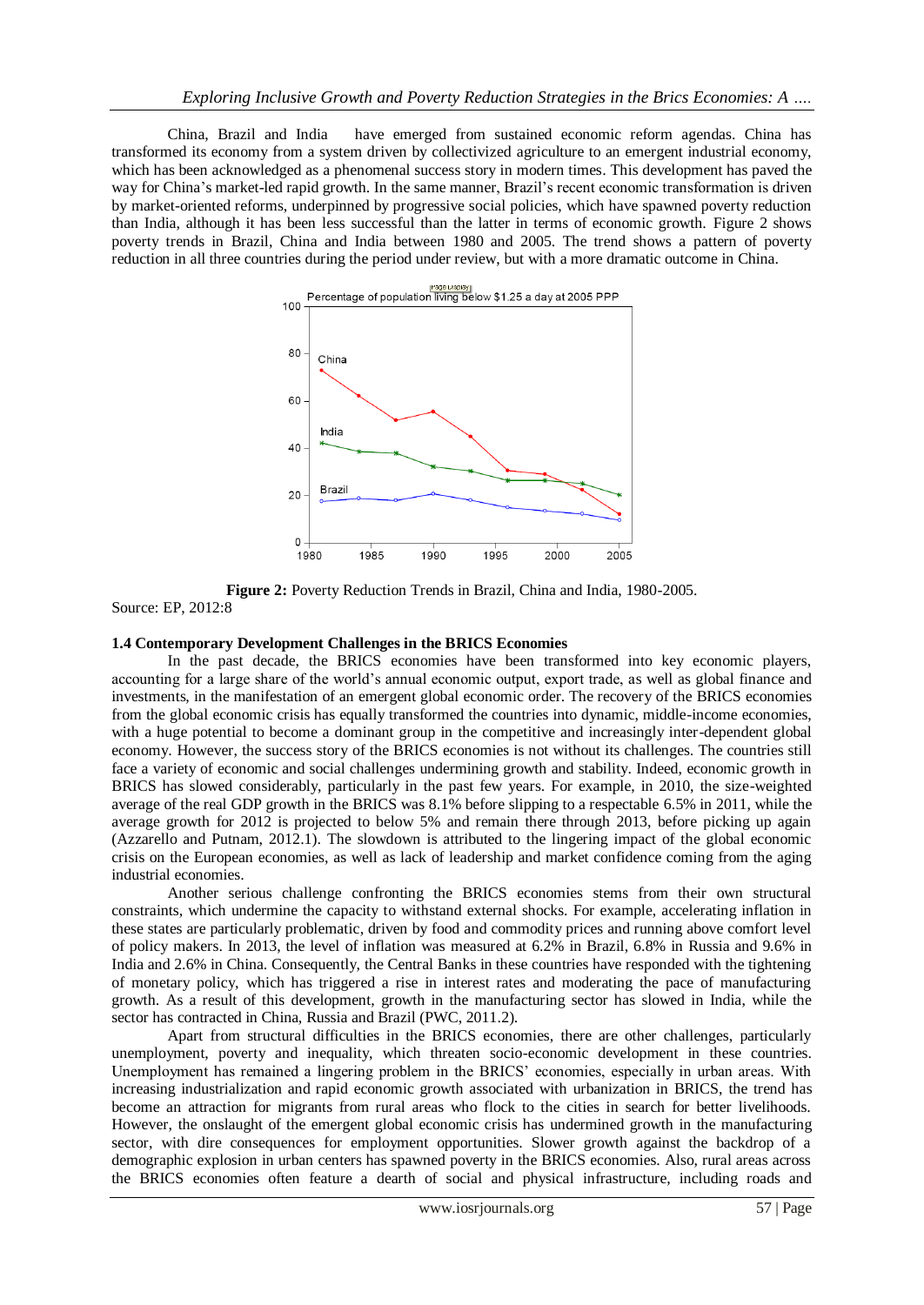communication networks, healthcare centers, schools, potable water and electricity. This is the case in remote regions and other areas which are historically underserved by economic infrastructure. Table 3 shows a model of economic inequality and its impact on social trends.



**Figure 3:** Inequality, Social Hierarchy and the persistence of inequality

APSA, 2008.8.

-

#### **II. Brazil: An Overview Of Economic Trends And Poverty Reduction Strategies 2.1 The structure and performance of Brazil's Economy**

With a population of more than 200 million people, Brazil is the most populated nation in Latin America. It is also the largest economy in the region and the seventh largest in the world, with a Gross National Income (GNI) of US\$ 2.34 trillion in 2013<sup>1</sup>. Since the mid-1990s, Brazil's economy has undergone significant transformation from a regime of hyper-inflation, massive unemployment and low growth to a dynamic, market-oriented industrial economy. The transformation followed a robust economic reform agenda, beginning with the introduction of a new currency, the Real, in 1994.

The Brazilian economy has grown steadily in the past decade, galvanized by a reasonably diversified economy, with fairly well-developed agricultural, mining, petroleum, manufacturing and services sectors (ILO, 2009:5). Brazil"s economic growth rate has been positive for the past decade, after two decades characterized by volatile economic performance. Figure 4 shows the sectoral composition of the Brazilian economy.



**Figure 4: Sectoral composition of the Brazilian Economy Source: ILO, 2009:6.**

The Brazilian economy has shown remarkable resilience, particularly in the past decade, featuring macroeconomic stability, with an annual average growth of over 4%, despite the onslaught of the global

<sup>&</sup>lt;sup>1</sup> World Bank, International Comparison Program Database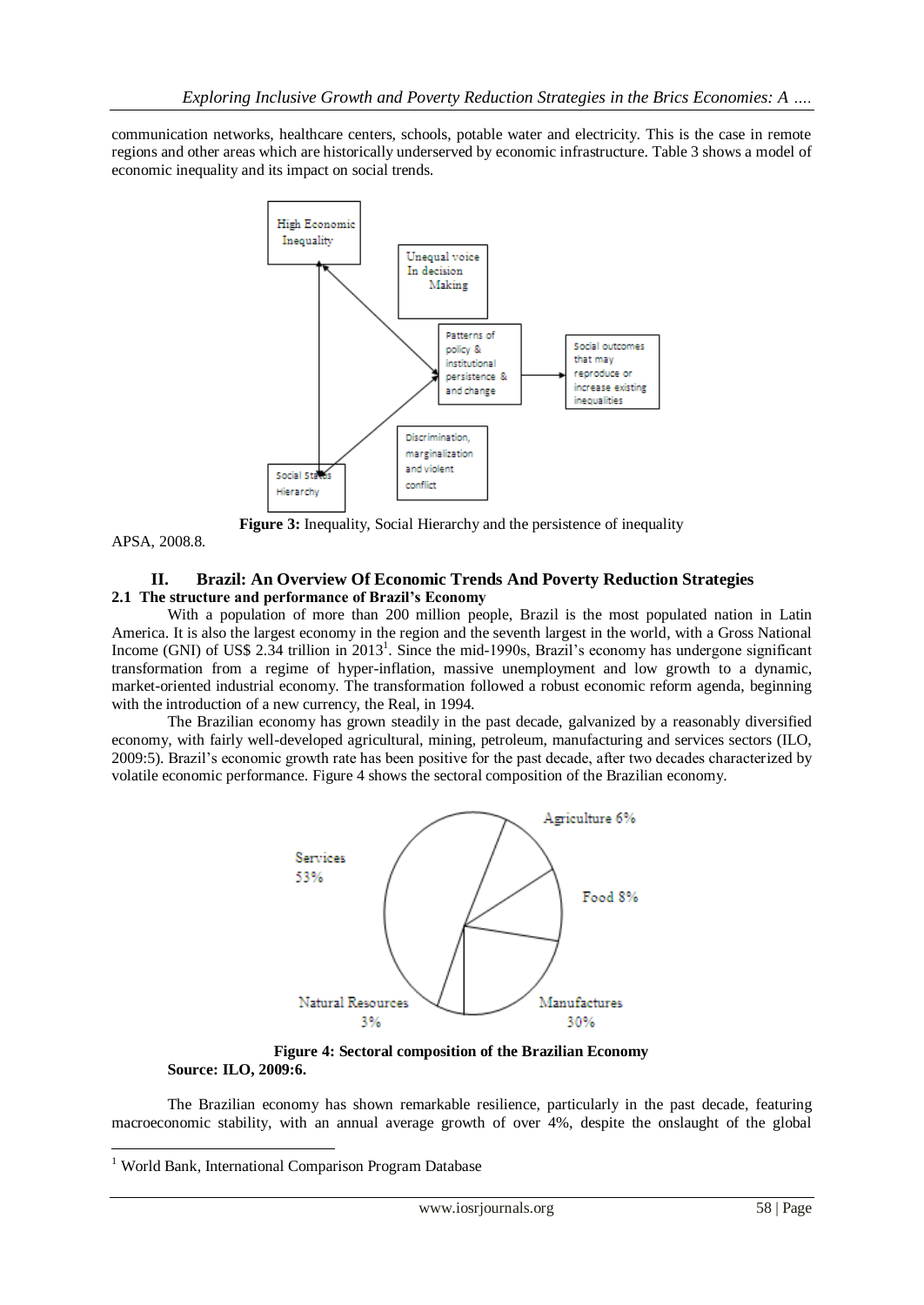economic crisis. The growth is driven by a boom in foreign markets, especially in Asia, where commodities are in high demand. This development has increased purchasing power of Brazil"s fast-growing middle class, which has increased by more than 40 million people since 2003 and now constituting a majority of the population.

Brazil's export market has increased steadily, estimated at US \$244.8 billion in  $2013^2$ , comprising such commodities as iron ore, oil, sugar, soy, chicken and beef; as well as such manufactures as automobiles and aircraft. The positive trade position earned the nation US\$20.3 billion trade surplus in the past decade, with foreign reserves estimated at over US \$200 billion (Meyer, 2011:2).

The global economic crisis has undermined economic activity in Brazil, fueling a slow down. This has prompted a policy shift in 2009, allowing the treasury to provide the Public Development Bank (BNDES) with funds to expand credit. The fiscal stimulus amounted to 30% of GDP. Consequently, economic activities rebounded faster than expected in 2010, with growth estimated at 7.5%, the fastest pace in more than two decades (IMF, 2012:9). However, the Brazilian economy, again, began a down ward trend after 2010, undermined by high interest rates, high inflation and controls on foreign capital (PWC, 2012:3). The economic slowdown reduced growth in 2011 to 2.7% .

Despite current economic challenges in Brazil, growth is projected to rebound in the second half of 2012, with consumer spending likely to increase from the planned 14% rise in minimum wage. Also, the Government"s Growth Acceleration Programme, which features a plan to invest US \$526 billion over the next four years with the help of the private sector, is expected to stimulate investment in the economy. The optimistic economic trends in Brazil have provided the impetus for projections which show a growth of 3.3% in 2012 and 4.9% in 2013. While the projection is slower over the next two years compared to 2010, the stabilization of the Real is expected to ease inflation to 5.3% in 2012 and 5% in 2013 from 6.6% estimated for 2011 (PWC, 2012:3).

#### **2.2 The State of Poverty in Brazil**

Poverty is a contemporary development issue in Brazil, driven by decades of economic under performance and long-standing inequality. Various studies have shown poverty trends in Brazil, featuring the Northwest region with highest proportion of the poor. The nation also features a large proportion of poor households living in urban centers, particularly in slum areas. Poverty is also prevalent in a large proportion of rural areas across the country.

In Brazil macroeconomic trends have played a crucial role in the prevalence of poverty. The nation"s headcount poverty ratio has fluctuated alongside economic performance. In 1990, the proportion of the population living in poverty was placed at 17.4% and the level rose to 22% and 31% in 1998 and 2005, respectively. However, the trend was reversed in 2006, with the proportion of the population living in poverty placed at 26%. The rate declined even further in 2009 to 21.4%.

The trend with Brazil's extreme poverty, measured by the World Bank's and the Millennium Development Goal's poverty line of US \$1.25 per day, reveals a different dimension. The trend shows a steady decline in Brazil"s incidence of extreme poverty, which declined from 16.4% of the population in 1995 to 4.7% in 2009. Details of the incidence in extreme poverty in Brazil are illustrated in figure 5.



<sup>-</sup>*<sup>2</sup> World factbook, (2013 est.)*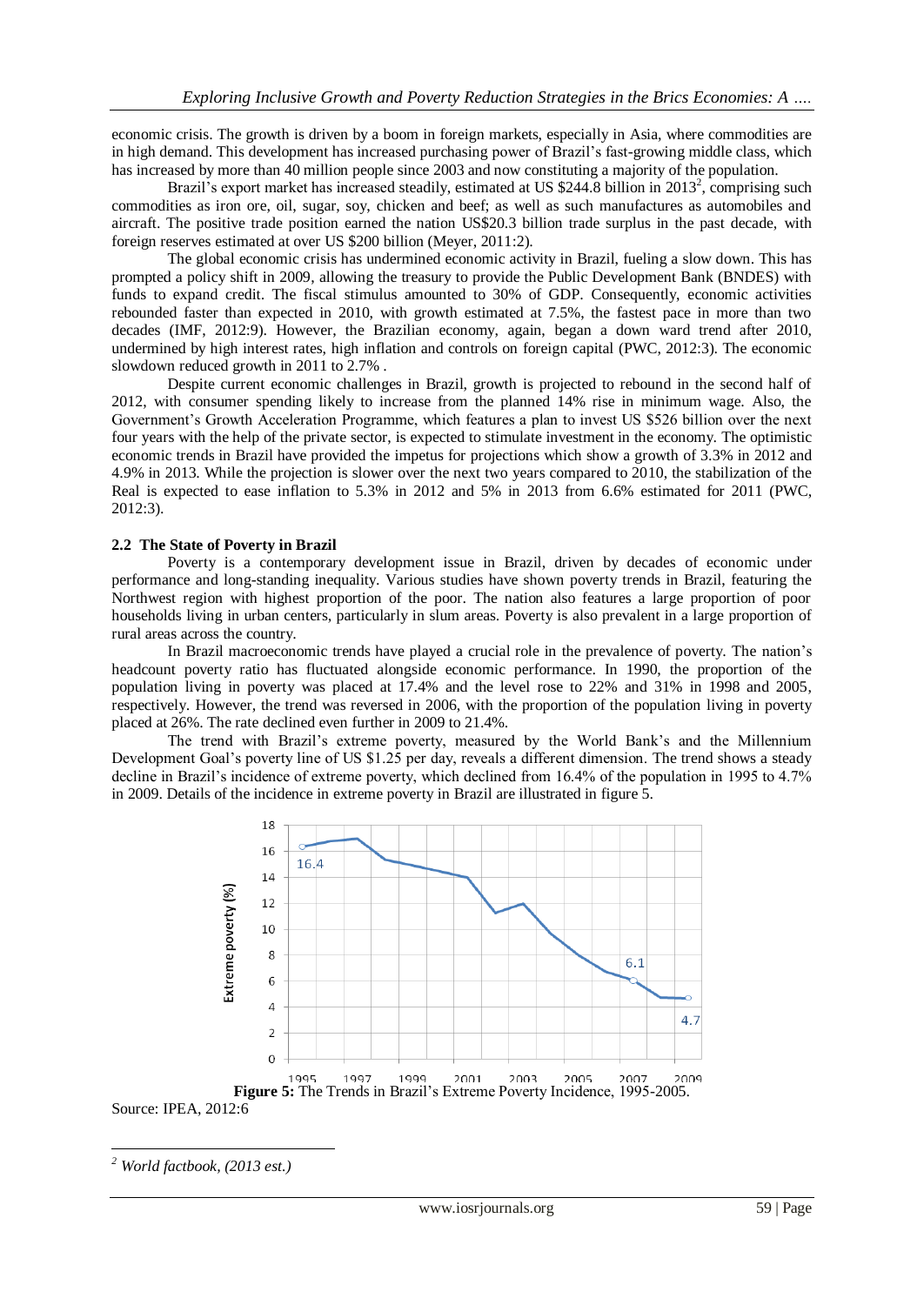Figure 4 shows a sustained decline in Brazil"s extreme poverty incidence, which dates back to the mid-1990s. The momentum surged by the mid-2000s as economic recovery combined with a decline in income inequality. The development allowed Brazil to achieve its own Millennium Development Goal, which aims to reduce poverty to one quarter of its level in 1990 by 2015 (IPEA, 2012:6).

# **2.3 Poverty Reduction Strategies in Brazil**

The recent decline in Brazil"s headcount poverty ratio is a manifestation of sustained poverty reduction strategies targeting pertinent issues critical to poverty and inequality. Policy makers have targeted four intervention areas: public education, minimum wage, social security pensions and social assistance transfers. The intervention in these areas consumed 16% of GDP or almost 50% of total revenues in 2006, as depicted in Table 2.

| <b>Expenditures</b>               | Share of GDP $(\% )$ |
|-----------------------------------|----------------------|
| Public education                  | 3.8                  |
| Social security and pensions      | 11.1                 |
| Private sector                    | 6.8                  |
| Civil servants                    | 4.3                  |
| Social Assistance cash transfers  | 0.8                  |
| Beneficio de Prestacao Continuada | 0.4                  |
| Programma Bolsa Familia (PBF)     | 0.4                  |
| Total                             | 15.7                 |
| Total tax revenue                 | 34.1                 |
| <b>Source: IPEA, 2012:8.</b>      |                      |

**Table 2:** Selected Government Expenditures (% of GDP) – Brazil, 2006.

Government intervention in the education sector was rather extensive, given the low level of education and an extremely uneven distribution of educational opportunities favouring the upper-middle class and the rich. Indeed, the latter half of the  $20<sup>th</sup>$  century in Brazil was characterized by very limited access to education, particularly in the north and north east regions, while government was generous in the funding and provision of free public post-secondary education. Government has also embraced considerable education reform with the adoption of the 1988 constitution. This comprises an intensive funding of primary and secondary education. Public expenditure on education, which accounted for only 2.7% of GDP in 1980, has increased significantly since the mid-1990s, hovering around 4.5%. The result is dramatic, with school attendance for children between 7 and 14 years old-which is mandatory-becoming nearly universal by the late 1990s.

Government has viewed minimum wage as critical in addressing both poverty and inequality and moved to provide regulatory mechanisms to enforce it. Although the Federal Minimum Wage law was first enacted in the late 1930s and a unified national minimum wage established in 1984, there was no provision for effecting minimum wage adjustments , which were only granted at the President"s discretion. Consequently, the real value of minimum wage has fluctuated considerably. The emergent reform has brought the level of workers who benefit from minimum wage to 9 million in 2009, adding up to about 11% to the employed lab our force. Also, more than 13 million people, or 60% of all pensioners, had retirement benefits equal to the minimum wage and another 1.5 million benefitted from social assistance paid to the poor over 65 years of age or with a disability that is also tied to the minimum wage.

Brazil has a long history in the administration of social security, dating back to the  $19<sup>th</sup>$  century. The system however became a state-run initiative in 1960 and was separated from the health sector only after the adoption of the 1988 constitution. The system comprises two main branches: one for private sector workers and the other for civil servants. It features a mandatory "pay-as-you-go" mechanism that brings benefits to formal workers. Since the adoption of the 1988 constitution, the private sector arm has expanded considerably. For example, the so-called 'Rural social security', which is almost non-contributory, comprises mostly farmers and poor rural workers. Participation in the scheme grew from 4 million monthly benefits in 1991 to 7 million in 2003, a 75% rise in the first 12 years. This development has assisted in reducing income inequality and rural poverty. Also, social assistance is a major form of income redistribution in Brazil critical to poverty reduction. The system of social assistance in Brazil consists of two elements: provision of service and targeted cash transfers. While the former remains in an infancy stage, with little activity; the latter has developed into an elaborate initiative, particularly since the mid-1990s. There are two Federal programmes: the continuous cash benefit and family benefit programme. In the former, the unconditional cash transfer is targeted at families with per capita income that is one quarter below the minimum wage and who belong to one of two groups: individuals of any age with severe disabilities or the elderly aged 65 years or more. The family benefit programme is not an entitlement, as the number of beneficiaries depends on budget constraints.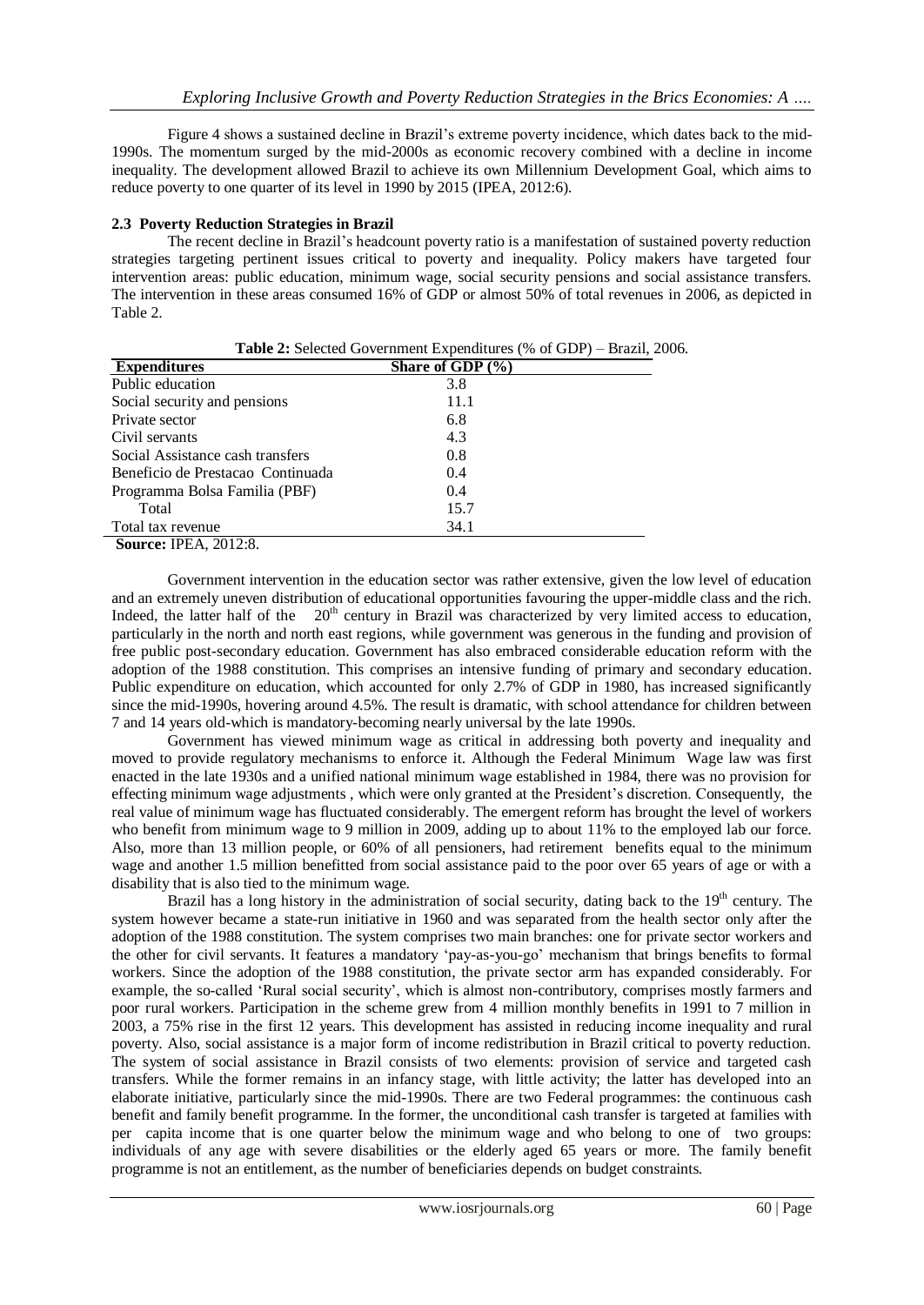#### **2.4 Contemporary Development Challenges in Brazil**

Brazil has demonstrated a robust economic transformation in the past decade, driven by an emergent industrial economy and the deepening of its export orientation and the resurgence of the mining economy. However, the economy faces structural imbalances, which undermine growth and development. Among other things, macro-economic challenges in Brazil include (MoF, 2012.162):

- The tradable goods sector is small in comparison to those of other emerging economies like China;
- Domestic savings and investment rates are yet to catch up with the trend in middle income economies, including India and China;
- Public sector management challenges abound; and
- Financial sector lacks sufficient depth, including access to long-term capital.

Income inequality- a direct measure of interpersonal income disparity- is a perennial challenge in Brazil. While the country features relatively high economic growth in recent times, the trend is accompanied by high income inequality, making Brazil an economy with one of the world"s highest rates of inequality. With a GINI Coefficient, which measures inequality- of 0.543 in 2009, this is deemed high for the relatively large Brazilian economy. Although, income inequality has shown a declining trend for some time, with a GINI coefficient of 0.596 in 2001 slowly declining to 0.543 in 2009. The decline still shows a high level of income disparity. In a manifestation of Brazil"s income concentration, the richest 1% of the population, or less than two million people account for 13% of all household income. Indeed, the income level of the richest 1% of the population is similar in size to that of the poorest 50%, or about 80 million Brazilians. Several factors have been attributed to the high level of income disparity in Brazil. The rural infrastructure deficit is a challenge, with many living in rural areas unable to access such social services as education, healthcare, potable water and electricity. Brazil"s illiteracy rate, estimated at 10.2%, is an impediment against economic opportunities, as many lack the knowledge and requisite skills to improve their livelihoods. Another factor in Brazil"s high income disparity is the concentration of land among the rich. Land ownership is an explosive issue in Brazil, where landlessness is a major feature of endemic poverty. Land ownership disputes, as well as the conflict they have generated have spurred government to embrace an agrarian reform agenda, which has resettled many farm families, which employ about 74% of agricultural workers. Despite government intervention in recent times, land ownership remains a volatile issue in the Brazilian society (IPEA, 2011.1).

Income inequality is unfair and unethical; it undermines growth, health outcomes and social cohesion and escalates crime and conflict. Brazil"s excessive income inequality is associated with regressive public transfers, less equitable distribution of education and higher wage differentials.

# **III. China: An Overview Of Economic Trends And Poverty Reduction Strategies.**

# **3.1 The Structure and Performance of China's Economy**

China"s structural transformation is, undoubtedly, one of the most dramatic in modern times, characterized by a shift in economic framework dominated by collectivized agriculture to the emergence of an industrial economy, which has penetrated lucrative markets in both industrial and developing economies. The rise in China"s economic profile is hinged on a robust economic reform agenda, which began in 1978, with the adoption of market – oriented economic policies. The paradigm shift began with de-collectivized agriculture, which yielded considerable production gains. And driven by a sharp rise in the procurement price for crops, the incentives spurred a tremendous increase in farm output, spiking the share of agricultural output in total GDP from 30% in 1980 to 33% three years later.

Sustainable growth quickly spread to other sectors, with economic reforms extending across the economy. Excess labour in the agricultural sector was released to the industrial sector, which began to gather momentum in the 1990s. Consequently, the share of agriculture in China"s annual GDP began to fall, and by 2002, it accounted for only 15.4% of GDP. In 2013, agriculture accounted for 10% of GDP, while the industrial and service sectors generated 43.9% and 46.1%, respectively.

The implication of this development is rather dramatic for the labour sector. About 33.6% of the 797.6 million labour force is now employed in agriculture, while 30.3% and 36.1% derive their livelihoods from industry and services, respectively, (world factbook, 2012 est).

Apart from a vibrant agricultural economy, China is also has one of the world"s majors mineralproducing economies, ranking first in coal production. Other minerals produced in China include iron are, oil and gas, mercury, tin, tungsten, manganese, molybdenum, vanadium, lead, Zinc, rare earth elements and uranium. However, in view of the phenomenal rise in the profile of China"s economy, it has developed a robust capacity for the utilization of raw materials, particularly primary energy. China"s seemingly insatiable appetite for energy is required to sustain its rising economic profile. The country has replaced Japan as the second largest imparter of crude oil, after the United States.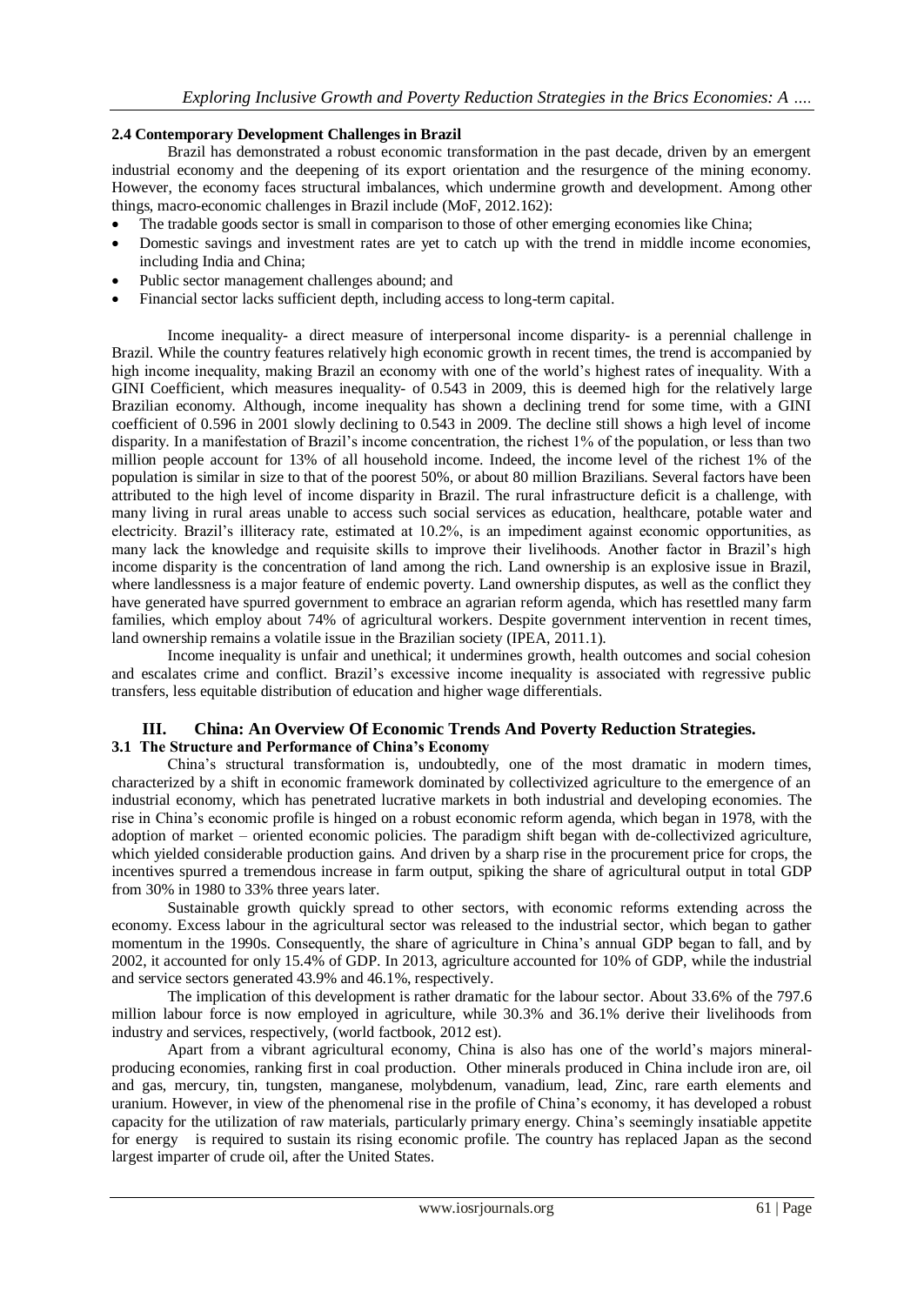China"s contemporary economic profile features a rapidly expanding production output, averaging 10% per annum over the past three decades. China"s rapid growth has propelled its economy to become the second largest in the world, after the United States. The nation"s economic transformation was accompanied by a rapid increase in output in the 1990s, bringing average annual increase in GDP to 9.5%. While the Asian financial crisis in the 1990s undermined China"s economy at the margin, mainly through a reduction in foreign direct investment, and a sharp drop in the growth of its export; the nation"s huge reserves and capital inflows insulated it from the regional crisis and provided the impetus for a resurgence.

Indeed, China"s economy grew at an average rate of 10% per annum during the period 1990-2004. The nation"s annual output grew at 10% in 2003, 10.1% in 2004 and even faster at 10.4% in 2005. Figure 6 illustrates China"s long term GDP trends, showing a dramatic rise since the economic reforms, which began in 1978.



People's Republic of China's Nominal Gross Domestic Product (GDP) Between 1952 to 2005

#### Source: IMF Data, various editions

China"s economy continues to feature robust growth despite the global economic downturn, which emerged in 2007. The development has been blamed for China"s marginal economic deceleration from 10.4% in 2010 to 9.2% in 2011. The nation"s internal tightening dampened investment but was compensated by robust domestic consumption (World Rank, 2012). China"s economy has, once again, shown resilience against a difficult external environment. Consequently, growth in 2013 falls to 7.7% , from 9.2% in 2011. Further projection for China"s economy is placed at 7.4% and 7.1% in 2014 and 2015 respectively (WEO update, 2014).

# **3.2 The State of poverty in China poverty in China**

Poverty is a contemporary development issue in China, driven by the dearth of social services in rural areas. The poor quality of social services in China, particularly in the period preceding economic reform, had fueled poverty, triggering a wave of rural – urban migratory trend. However, sustained economic growth in the past three decades has brought about a steady reduction in China"s headcount poverty ratio. Household surveys in China reveal that the incidence of poverty reduced from 63% of the population in 1981 to 4% in 2007, in a development that lifted 500 million people out of poverty. Analysts have affirmed that China"s sustained poverty reduction efforts are driven by the nation"s accelerated economic growth underpinning the rapid reduction in the incidence of poverty from 16% of the population in 2001 to 4% in 2007-in just six years.

While poverty has declined in China in the past three decades, the progress is hardly an even one. Although about half the reduction occurred in the first half of the 1980s; the decline was not continued at the same pace thereafter, with periods of some setbacks in the 1980s and 1990s, as shown in figure 7 (World Bank, 2012:8a).

**Figure 6:** China"s Long-term GDP Trends, 1952-2005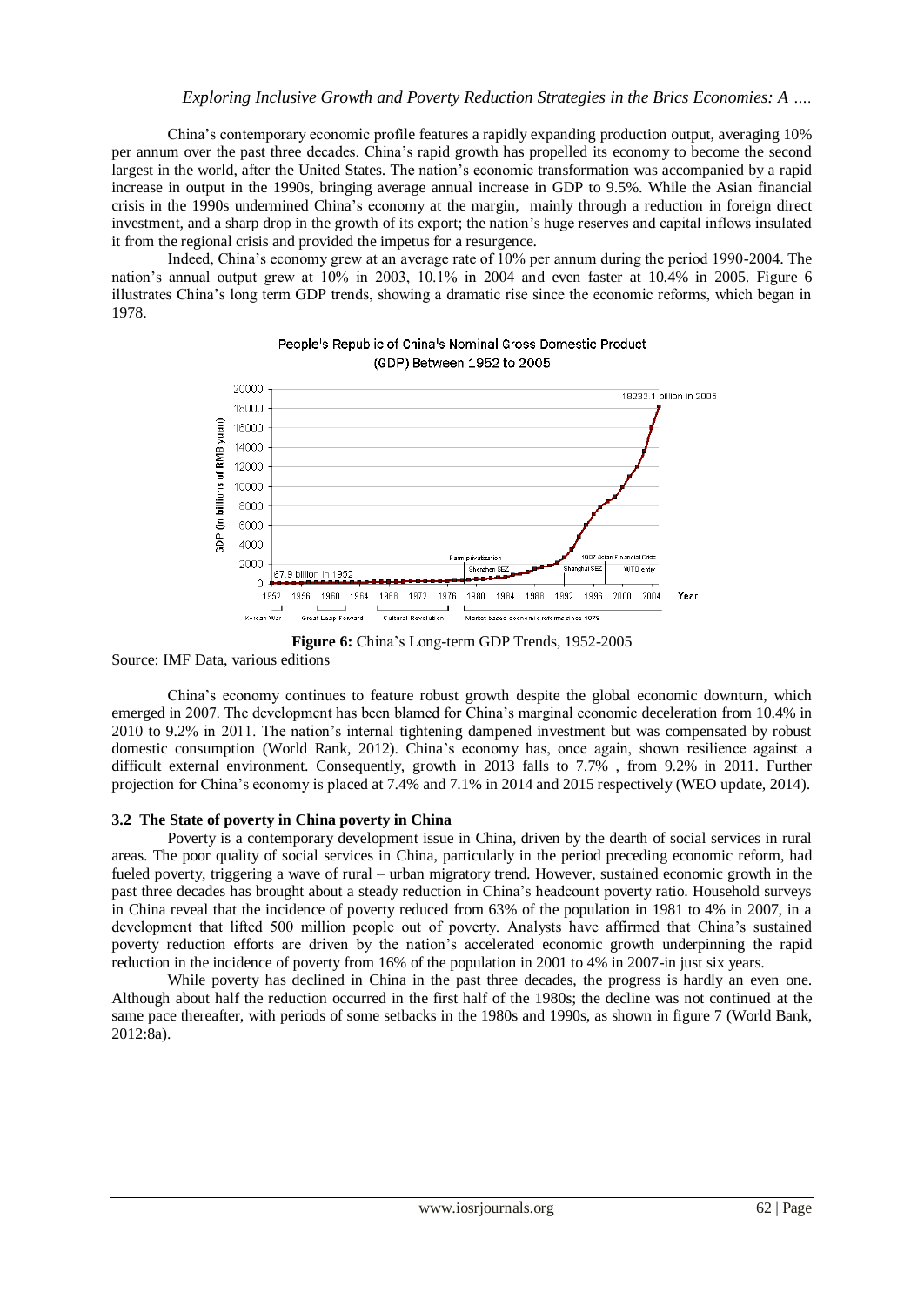

Figure 7: China's Poverty Incidence, 1981-2001

#### Source: World Bank Data

#### **3.3 Poverty Reduction Strategies in China**

China"s economic boom, particularly in the past couple of decades, has become a potent force for poverty reduction. The nation"s rapid economic growth is complemented by policy initiatives aimed at improving social and physical infrastructure, especially in the rural areas. There is considerable improvement in government"s investment on education, increasing access to people in both urban centers and rural areas. This development has increased economic opportunities for many and transformed their livelihoods.

In order to mitigate the effects of poverty, China has also strengthened an array of programmes aimed at addressing vulnerability. These include medical assistance for the rural poor; rural medical cooperative scheme; free basic education; and minimum income support in both urban centers and rural areas.

In order to stem the tide of rural poverty, China has recognized the pivotal role of secure land tenure system. The central Government has established an initiative guaranteeing all farmers 30-year land rights, curbing expropriations, as well as documenting and publicizing farmer"s rights. Adequate compensation are also made where farmers" lands are expropriated. A national survey in 2010, covering 17 provinces, reveals a much improved documentation of farmer"s land rights, with 63% of farming families issued with land rights certificates and 53% having land rights contracts. Various studies indicate that farmers issued with the documents in China are more likely to make long-term investments on their land, in a development that has transformed many livelihoods.

#### **3.4 Contemporary Development Challenges in China**

China"s economic growth since the late 1970s, when it embarked on a structural reform agenda, can only be described in superlative terms. With an annual average growth rate of about 10% over the past twentyfive years, China"s contemporary economic performance is phenomenal. However, China"s recent economic trends have been tempered by the emergent global economic downturn, which undermined export demand for China"s manufactured products. The slow recovery in the European economies has dampened growth in China, with GDP growth rate declining to 8.5% in the second quarter of 2012 and further declines projected in yearover-year percentage growth rate (Azzarello and Putnam, 2012.2). While China provided a stimulus package to mitigate the impact of the global economic prices; its unintended consequences may have fueled inflationary prices in the property market, with fears of a bubble. This development has prompted a tightening of monetary policy, which has brought down inflation from 6.5% in mid-2011 to 2.5% in January, 2013, as illustrated in Figure 8.

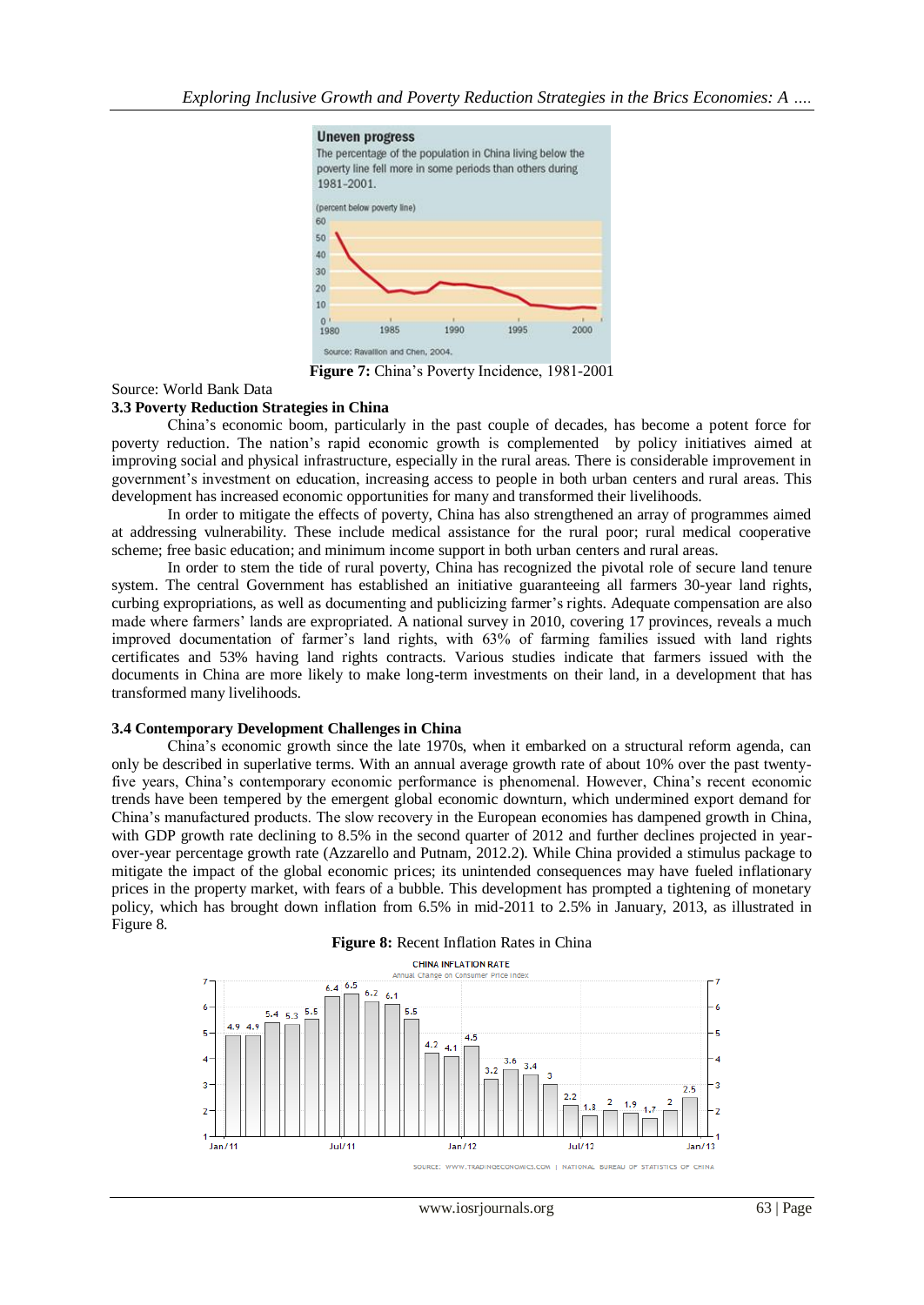Another development challenge in China is the rising profile of income inequality. Although China"s spectacular economic growth in the past three decades has lifted 600 million people out of the cycle of poverty between 1981 and 2005; income disparity has risen dramatically. The nation"s rising income profile has pushed up income disparity, with an alarming GINI coefficient measure of 0.61 in 2010 from 0.412 in 2000. The measure compares with and even surpasses the rates recorded in several Latin American countries, in a region acknowledged with the highest income inequality measures in the world. Available data show that the combined income of all households in China"s eastern provinces was about 2.7 times that of the west and central regions. The manifestation of income disparity in China shows that the inequality index was higher in regions with stronger market competition. Dearth of basic social services in far-flung regions has also fueled inequality, with scarcity of such basic amenities as water, electricity, and healthcare and education infrastructure. The situation is particularly sobering in some rural areas, unleashing a wave of migrants into cities in search of livelihood opportunities (yu, 2012.34).

# **IV. South Africa: An Overview Of Economic Trends And Poverty Reduction Strategies 4.1 The Structure and Performance of South Africa's Economy**

South Africa is the leading economy in Africa, featuring a relatively diversified economic framework. The nation leads the continent in industrial output and mineral production, as well as a robust agricultural sector critical to regional food security. South Africa is a endowed with a rich stock of natural resources, ranging from base metals to gemstones. The nation also possesses a well-developed financial, legal, communications, energy and transport sectors, as well as a stock exchange ranked alongside the top twenty in the world. South Africa"s economy features sustained economic growth following reforms initiated in the wake of the nation"s transition to a multi-racial democracy in 1994. Robust macroeconomic policies have galvanized competiveness, growing the economy, creating jobs and opening South Africa to the global markets. (World Bank, 2011:5; 2012:10c).

South Africa"s enviable economic performance has triggered an unprecedented economic growth from the first quarter in 1993 to the second quarter in 2008. However, the emergent global economic downturn contracted the nation"s GDP in the second half of 2008, plunging the economy into recession. The deceleration continued into 2009, with GDP growth measured at  $-6.4\%$  and 1-7%, respectively. A combination of fiscal stimulus and spiking of commodity prices has spurred economic recovery in South Africa, with the GDP increasing from -1.7% in 2009 to 2.8% in 2010. The momentum has raised GDP growth further in 2011 to 3.1%. However, projections reveal a marginal decline in GDP growth in 2012, estimated at 2.8% and is expected to rise in 2013 to 3.6% (AEO, 2012:2). Table 3 shows South Africa's recent macroeconomic indicators, including projections for 2012 and 2013.

| <b>A WAY OF DOMEL THERE DEPENDED OUTSTANDED</b> HIMPORTS HOTS HOTS |        |        |        |        |  |
|--------------------------------------------------------------------|--------|--------|--------|--------|--|
|                                                                    |        |        |        |        |  |
| Real GDP growth                                                    |        |        | 2.8    |        |  |
| Real GDP growth per capital                                        |        | 2.4    | 2.2    |        |  |
| <b>CPI</b> Inflation                                               | $-4.3$ | 5.0    | 6.2    | 5.4    |  |
| Budget balance% GDP                                                | -4.2   | -4.8   | -4.4   | $-4.2$ |  |
| Current Account % GDP                                              | $-2.8$ | $-3.1$ | $-3.9$ | $-4.3$ |  |

| <b>Table 3:</b> South Africa's Macroeconomic Indicators 2010-2013 |  |
|-------------------------------------------------------------------|--|
|-------------------------------------------------------------------|--|

**Note:** Data for 2010 are estimates; for 2011 and later are projections. Source: AEO, 2012:2

# **4.2 The State of Poverty in South Africa**

Poverty is primarily a rural phenomenon in South Africa, characterized by the poor delivery of such social services as roads and transportation, energy, schools and medical centers. In the past couple of decades, increasing rural-urban migratory trend has spawned urban poverty. Empirical studies reveal that more than half of the population (55%) lives in urban centers, where the scourge is on the rise. Also, the incidence, depth and severity of poverty are highest in the nation"s small towns, followed by secondary cities, and lowest in the country"s four metropolitan areas, according to surveys conducted following abolition of apartheid.. The headcount poverty ratio for all urban households was 24.4%, while it was 15.4% in metropolitan areas and 26.7% in secondary cities. The incidence of poverty in small towns was measured at 35.1%. The assessment reveals that the absolute number of urban poor was greatest in the metropolitan areas, while the scourge was most severe in the nation"s small towns and secondary cities. (Mngxitama, 2001:5).

The distribution of poverty in South Africa is driven by the nation"s obnoxious apartheid system, which promoted a racially – segregated political agenda that marginalized the Black majority from the nation"s economic and political activities. The restriction of Africans to "homelands" during the apartheid era has been blamed for the high prevalence of poverty among the Black population. An assessment of poverty in 1995 in the wake of the country's emergence as a multi-racial democracy revealed that about one-half of South Africa's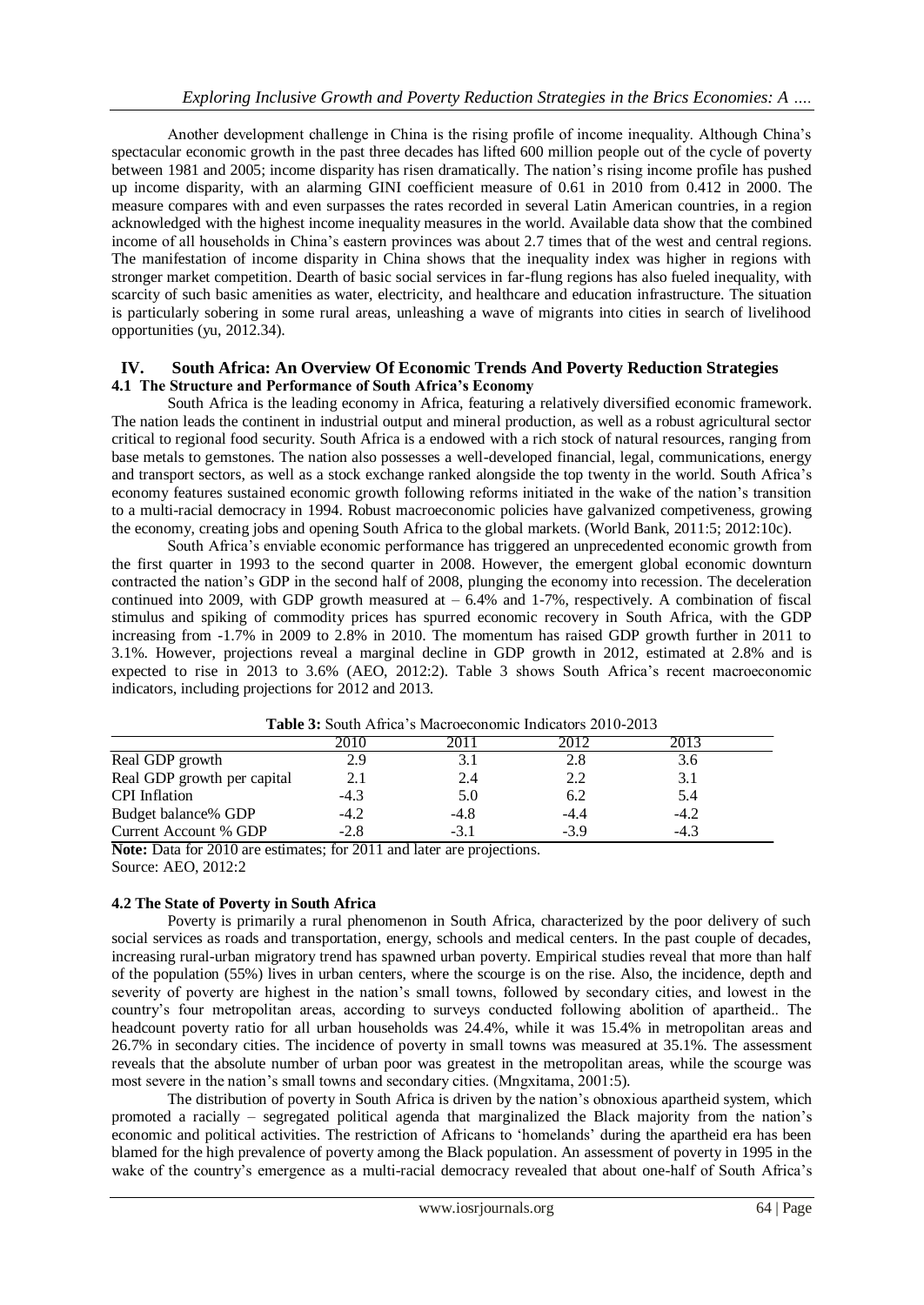population was poor. The survey however reveals that most of the poor resided in rural areas, estimated at 72%.. The incidence of poverty in rural areas was placed at 71%, compared with 29% in urban centers, as shown in Table 4.

| <b>Table 4:</b> South Africa's Poverty and Inequality Trends, 1995 |       |                             |  |
|--------------------------------------------------------------------|-------|-----------------------------|--|
| <b>INDICATOR</b>                                                   |       | <b>ESTIMATED POPULATION</b> |  |
| Poverty rate total                                                 | 49.9% | 19,700,000                  |  |
| Poverty rate in non-urban areas                                    | 70.9% | 13,700,000                  |  |
| Poverty rate in urban areas                                        | 28.5% | 6,000,000                   |  |
| Poverty share in non-urban areas                                   | 71.6% |                             |  |
| African poverty rate                                               | 60.7% | 18,300,000                  |  |
| While poverty rate                                                 | 1.0%  | 44,000                      |  |
| Unemployment rate                                                  | 29.3% | 4,250,000                   |  |
| Income share of poorest                                            |       |                             |  |
| 40% of households                                                  | 11.0  |                             |  |
| National Gini Coefficient                                          | 0.52  |                             |  |
| <b>Source: May, 2000</b>                                           |       |                             |  |

Poverty trend in South Africa is hardly static; it is a dynamic issue, fueled by lack of endowments and opportunities. In the past couple of decades, the nation"s economic growth has constrained endemic poverty in several communities across South Africa. Although comprehensive data on poverty between 2002 and 2008 are limited, assessment reveals that poverty may be trending downwards, with findings indicating a significant decline in rate, depth and severity of poverty during the period 1995 to 2004. In the most current review of poverty trends in South Africa, evidence shows a modest improvement in poverty gap, declining from an average of 32% of the poverty line to 28% between 1993 to 2008, while the severity of poverty also declined between 1993 and 2000 but remained unchanged in 2008 (May, 2010:2).

Available data also show that the incidence of poverty in South Africa has declined modestly from 56% in 1993 to 31.3% in 2009. It is however note worthy that the nation"s population increased by an estimated 8.5 million people, which partly accounts for the increase in the absolute number of the poor, estimated at 3.8 million people. The nation"s poverty dynamics also shows that the urban population, which rose by 9.5 million, increased the absolute number of the poor, estimated at 4.7 million, while the number of rural poor declined by 770,000 people. Table 5 shows contemporary poverty indicators in South Africa, which features modest improvement from 1995 to 2005.

| <b>RACIAL GROUP</b> | <b>HEADCOUNT RATE</b>      |                            |        | <b>POVERTY GAP RATIO</b> |  |  |
|---------------------|----------------------------|----------------------------|--------|--------------------------|--|--|
|                     | 1995                       | 2005                       | 1995   | 2005                     |  |  |
|                     |                            | R322 a month poverty line. |        |                          |  |  |
| African             | 63.04%                     | 56.34%                     | 31.86% | 24.44%                   |  |  |
| Colored             | 39.00%                     | 34.19%                     | 14.66% | 12.98%                   |  |  |
| Asian               | 4.71%                      | 8.43%                      | 1.03%  | 2.17%                    |  |  |
| White               | 0.53%                      | 0.38%                      | 0.22%  | 0.11%                    |  |  |
| Total               | 52.54%                     | 47.99%                     | 26.04% | 20.61%                   |  |  |
|                     | R174 a month poverty line. |                            |        |                          |  |  |
| African             | 38.18%                     | 27.15%                     | 14.71% | 8.55%                    |  |  |
| Colored             | 14.62%                     | 12.38%                     | 4.09%  | 3.88%                    |  |  |
| Asian               | 0.82%                      | 1.60%                      | 0.14%  | 1.07%                    |  |  |
| White               | 0.23%                      | 0.01%                      | 0.09%  | $0.00\%$                 |  |  |
| Total               | 30.92%                     | 22.68%                     | 11.77% | 7.15%                    |  |  |

**Table 5:** South Africa"s Income Poverty Trends, 1995-2005.

Source: Bhorat et al, 2008:18.

The latest data on South Africa"s poverty trends also reveal differences in provincial levels of poverty, as well as difference in the incidence of poverty between 1995 and 2005. In both years, Western Cape and Gauteng headcount ratio were lower than national averages. While Gauteng and Kwazulu-Natal featured significant increases in both headcount poverty ratio and the poverty gap, there was a small increase in Limpopo. However, all other provinces featured a decline in headcount poverty ratio, with Free State showing the largest decline of more than 23% of the population.

#### **4.3 Poverty Reduction Strategies in South African**

Poverty reduction strategy is a key development issue in post-apartheid South Africa, becoming a consistent theme of successive South African governments since the nation"s emergence as a multi-racial democracy in 1994. The new government embraced the Reconstruction and Development Programme as a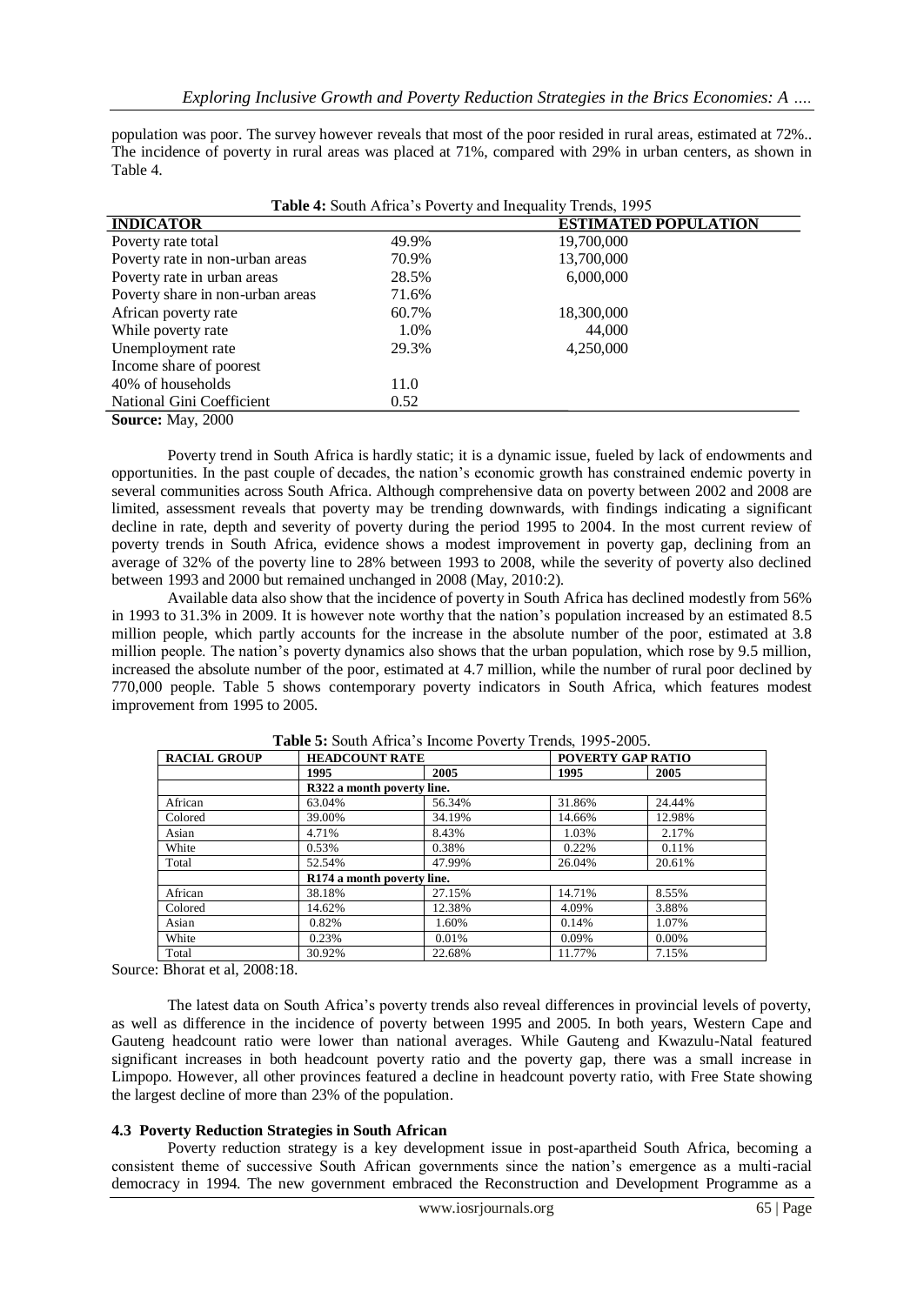cornerstone of its poverty reduction agenda, aimed at reversing decades of apartheid-induced poverty and in equality.

The South African Government, however, embraced a paradigm shift in 1996, with the adoption of the Growth, Employment and Redistribution (GEAR) initiative as an instrument for macroeconomic stabilization and structural adjustment. The government"s policy framework culminated in the Accelerated and shared Growth Initiative from 2004 to 2006 designed as a mechanism to trigger rapid growth and poverty reduction.

The South African Government also embarked on the Extended Public Works Programme (EPWP) in 2004 as a countermeasure to heightened unemployment trends. And by 2008, the EPWP had generated more than one million job opportunities, with a wage bill less than R1 billion. Another major component of South Africa"s poverty reduction strategies is the land reform programme. South Africa"s poverty profile is predominantly rural, driven by lack of access to land. The apartheid system institutionalized a distorted pattern of land ownership in south Africa, concentrating 86% of arable land to 60,000 while farmers, while the balance is held by about 17 million largely impoverished black population. Therefore, the land reform programme was viewed as a strategic policy aimed at fostering a more equitable land re-distribution framework to reverse marginalization of Blacks in the ownership of land.

In 1994, the government introduced a three-proponed land reform agenda, comprising land redistribution; land restitution and tenure reform. While government"s target aimed at re-distributing 30% of agricultural land by 1999; only 1% of the land was actually redistributed to Blacks by the turn of the Millennium. Government's market-led approach to land redistribution has been constrained by a dearth of financial resources. This development has fueled anger and widespread disillusionment in black communities, with serious consequences for political stability.

Another major plank of South Africa"s poverty reduction strategies is the establishment of the Black Economic Empowerment (BEE) Programme. The initiative, which is neither an affirmative programme nor a scheme aimed at taking away the wealth of white people and giving it to the black population, aims at demarginalizing blacks from economic opportunities and fostering inclusive growth in the nation"s economic profile. BEE was established in 2003 as an instrument to drive a broad-based economic framework that creates economic opportunities for the historically marginalized sections of the South African society. BEE therefore aims to (LC, 2012:3):

- Empower more black people to own and manage enterprises
- Achieve a substantial change in the racial composition of ownership and management structures and in the skilled occupations of existing and new enterprises.
- Promote access to finance for black economic empowerment
- Empower rural and local communities by enabling their access to economic activities, land, infrastructure, ownership and skills.
- Promote human resource development of blacks through memberships, learner ships and internships
- Increase accessibility of communities, workers, cooperatives and others to the ownership and management of new or existing enterprises
- Ensure that black-owned enterprises benefit from government"s preferential procurement policies.

The South African Government has engaged in educational reform agenda aimed at developing human capacity and reversing apartheid-era discriminatory policies in the educational sector. The South African Schools Act (1996) ushered in compulsory education for all children aged seven to 15 years. Also, the 2005 Education Amendment introduced a school fees exemption policy in 2007 for impoverished families. The primary school feeding scheme provides one meal a day to some 6 million primary school children in 18,000 schools. These policies account for the improvement in primary education, in which 95% of children aged 7 to 13 years were in school in 2004.

#### **4.4 Contemporary Development Challenges in South Africa**

South Africa"s economic growth has been unsteady in recent times, undermined by the global economic crisis. Economic performance in the country features non-inclusive growth, leaving many unable to contribute to, or benefit from, economic growth. Although recovery has been broad based but remains uneven, as output in the manufacturing sector remains at pre-crisis level, while both agriculture and the services sectors remain at 5% above pre-crisis levels. Of the major sectors, agriculture and manufacturing have been able to recover near pre-crisis levels (World Bank, 2011.2).

South Africa"s development challenges are more sobering on the social front, with a significant proportion of the population impoverished. The nation"s widespread poverty is accompanied by a high level of income inequality comparable to countries in Latin America, where income disparity is the highest in the world. South Africa"s GINI coefficient was measured at 0.6314 in 2009. It is however worthy to note that high income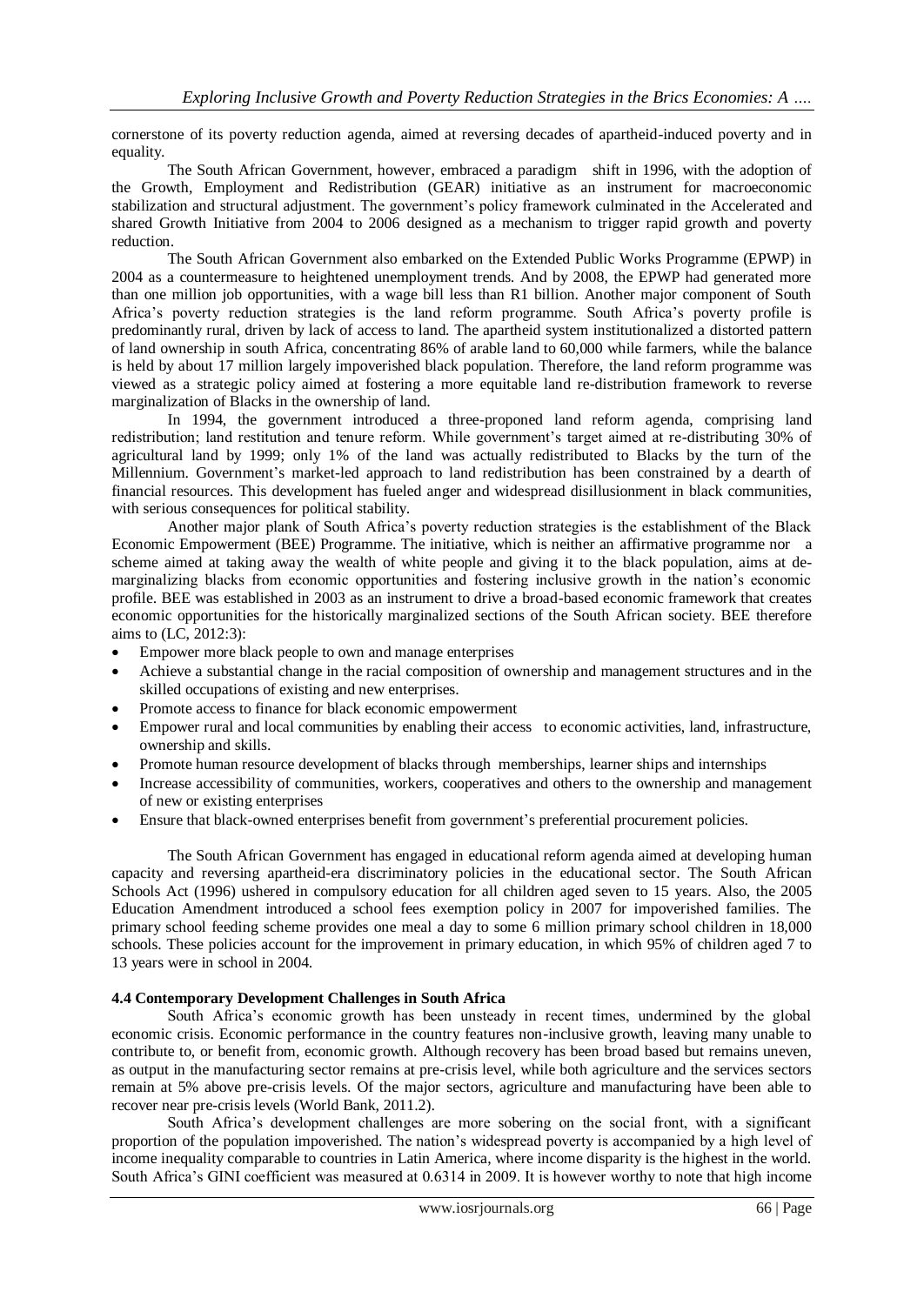disparity is a feature of South African economy blamed on the twin legacy of colonialism and apartheid. The perennial discrimination against Black people until the emergence of multi-racial democracy in the 1990s has exerted a huge toll on the dignity of Black Africans, undermining their prospects for economic opportunities and better livelihoods. Inequality has also been spawned by the uneven distribution of social amenities between rural and urban communities. The supply of such social services as potable water, electricity, roads, as well as schools and health centers has been poor in rural areas, leaving many deeply impoverished and lacking in opportunities to better their livelihoods. This development has caused high levels of illiteracy, mortality and morbidity rates associated with such endemic diseases as HIV/AIDS, cholera, tuberculosis and typhoid. Income inequality has also been exacerbated in South Africa by the concentration of land in the hands of a few thousands white farmers, who own more than 80% of arable land. On the other hand, the Black majority are left with mostly land with poor quality and generally unable to support their livelihoods. The land question remains a divisive issue in South Africa, prompting government to embark upon a land reform agenda since the 1990s. The initiative has largely stalled by lack of resources to transfer arable lands from rich white farmers to poor Blacks, who are desperate for it.

# **V. Recommendation And Conclusion**

# **5.1 Recommendations**

This section provides pertinent recommendation critical to fostering inclusive growth and poverty reduction in the developing world. The recommendations are relevant to the transformation of BRICS economies, as well as other middle or low-income countries seeking a pathway to inclusive growth and sustainable poverty reduction. They include the following:

- **Deepen Economies Reform**: Economic reform agenda is critical to inclusive growth and poverty reduction. Continuing reforms in BRICS and other emerging economies need to be deepened to allow benefits from economic re-structuring to facilitate a broad-based growth, accompanied by benefits to the poor.
- **Attract foreign Direct Investment:** Emerging economies need a robust inflow of foreign direct investments (FDI) to galvanize economic growth and stimulate competitiveness, which are necessary to foster integration into the global economy. Also, FDIs are usually accompanied by novel technologies and management expertise that reinforce economic transformation.
- **Explore Lucrative Foreign Markets:** The emergence of middle-income economies has been sustained by economic re-orientation, characterized by increasing participation in the global economy. Policy makers in the developing world should steer their economies on a pathway that can take advantage of lucrative markets in both industrial and emerging economies to generate more national income and foreign exchange earnings.
- **Diversify the Economy:** In order to deepen economic transformation critical to inclusive growth and poverty reduction, policy makers in middle-or low-income countries need to diversity their economies away from reliance on primary commodities. These nations should fast-track an industrialization agenda that adds value to commodities, creating manufactured products for both domestic and foreign markets
- **Develop social and physical Infrastructure:** An elaborate physical and social infrastructure is critical to sustaining economic growth and poverty reduction. Policy makers should endeavor to provide such social services as education and health infrastructure, particularly in rural areas where most of the population live in the developing world. These services should be complemented by an efficient and reliable communication and transpiration infrastructure, as well as adequate power supply.
- **Integrate Poverty Reduction Strategies into Development Policy Framework**: There is need to provide institutional mechanisms that integrate poverty reduction strategies into national development policies aimed at addressing the causes and consequences of poverty. The framework provides the pathway to lifting the people out of the vicious cycle of poverty.

# **5.2 Conclusion**

One of the contemporary features of the global economy is the emergence of BRICS economies in the past decade as dynamic economic force galvanizing economic growth and poverty reduction across the world. The transformation of BRICS economies into emerging markets attracting foreign direct investments has triggered broad-based growth and widespread poverty reduction. It has also provided an impetus for these nations to become major players in the increasingly inter-dependent global economy. The success of BRICS economies provides useful lessons, particularly for low-income countries undermined by decades of economic stagnation and endemic poverty. The replication of the BRICS economic model in the developing world can become the tonic needed to spur sustainable growth and poverty reduction.